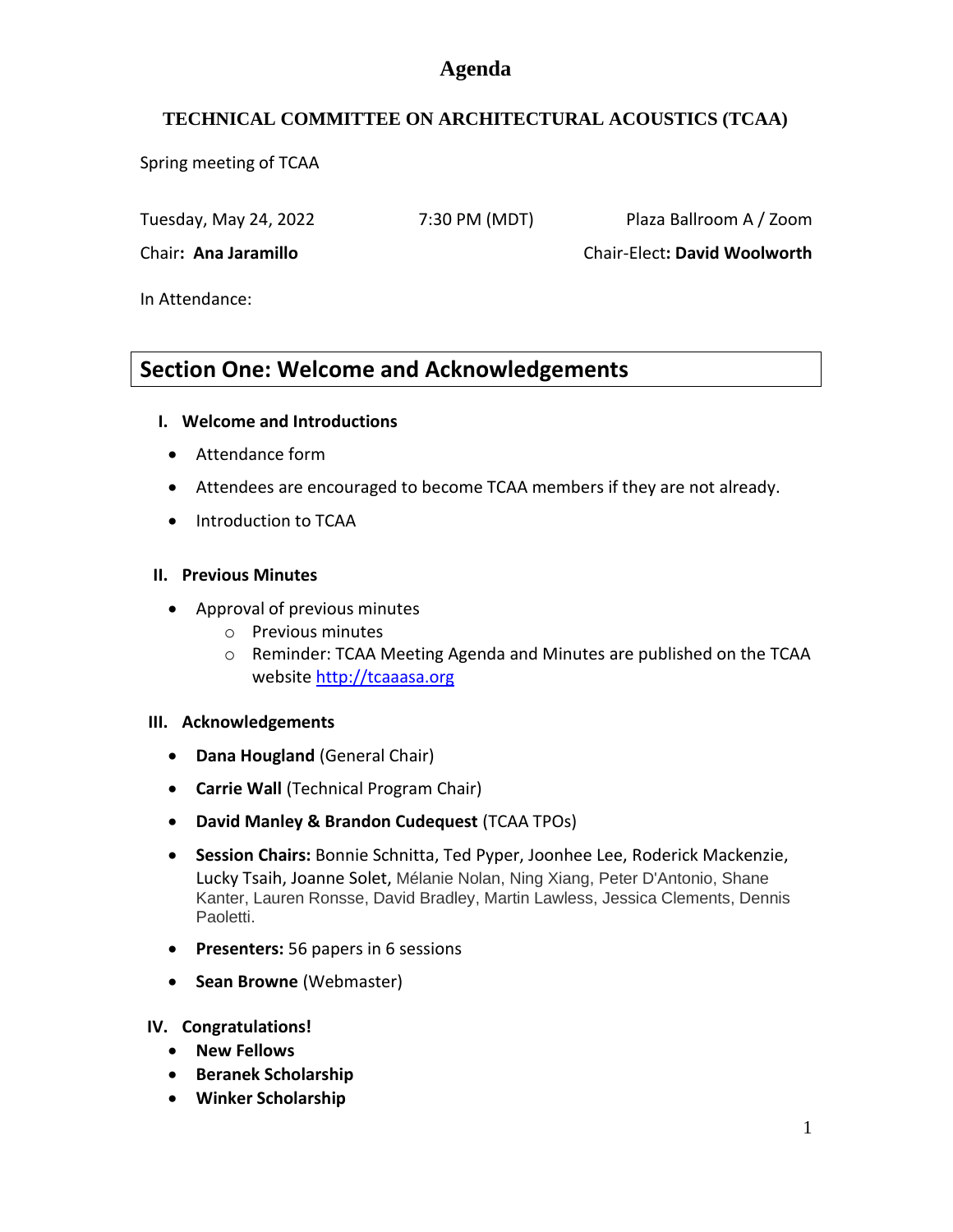- **Student paper award winners (Seattle)**
- **V. Chair's Report**
	- **1. Other**
	- **In Memoriam:** Roger Logan

# **Section Two: Committee and Subcommittee Reports**

- **I. ASA Committee Reports**
- **1. Membership** (Damian Doria)
- **2. Meetings** (Damian Doria)
- **3. JASA** 
	- JASA Associate Editor (Michael Vorländer, Brian Katz, Francesco Martellotta, Ning Xiang, Lauri Savioja, Frank Sgard)
	- JASA Coordinating Editor (Ning Xiang)
- **4. JASA-EL Associate Editor** (Ning Xiang)
- **5. Publications Policy** (Eddie Lau)
- **6. POMA - Proceedings of Meetings on Acoustics** (Lauren Ronsse)
- **7. Women in Acoustics** (Lauren Ronsse)
- **8. College of Fellows** (Ron Freiheit)
- **9. Regional & Student Chapters** (Ken Good)
- **10. ASA Jam** (Tony Hoover)
- 11. **Medals and Awards** (Tony Hoover)
- **12. Standards** (Nicolas Sylvestre-Williams)
- **13. Student Council** (EK Ellington Scott)
- **14. Panel on Public Policy** (Eric Reuter)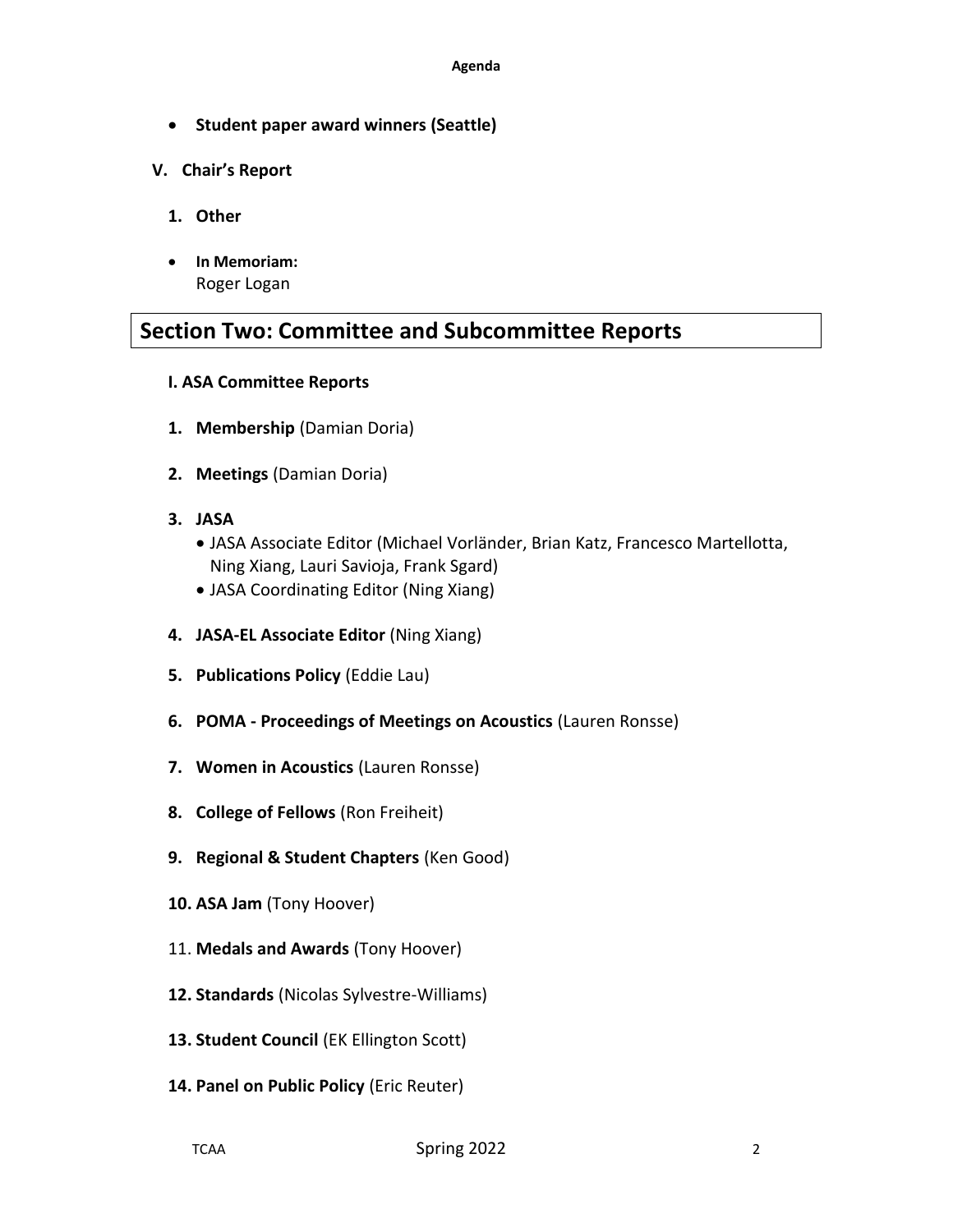#### **Agenda**

- **15. Education** (Jim Degrandis)
- **16. Tutorials, Short Courses, Hot Topics** (Eddie Lau)
- **17. ASA Books Committee** (Robin Glosemeyer Petrone)
- **18. Member Engagement** (Ana Jaramillo)
- 19. **Archives and History**
- **II. TCAA Subcommittee Reports**
- 1. **Speech Privacy** (Ken Good)
- 2. **AIA/CEU Course** (Ken Good)
- 3. **Sustainable Acoustics** (Eddie Lau)
- 4. **Concert Hall Research Group** (Robin Glosemeyer)
- 5. **Healthcare Acoustics Subcommittee** (Jo Solet)
- 6. **Classroom Acoustics** (Dave Woolworth)
- 7. **Newman Student Fund** (Ian Hoffman, Robin Glosemeyer, Michelle Vigeant)